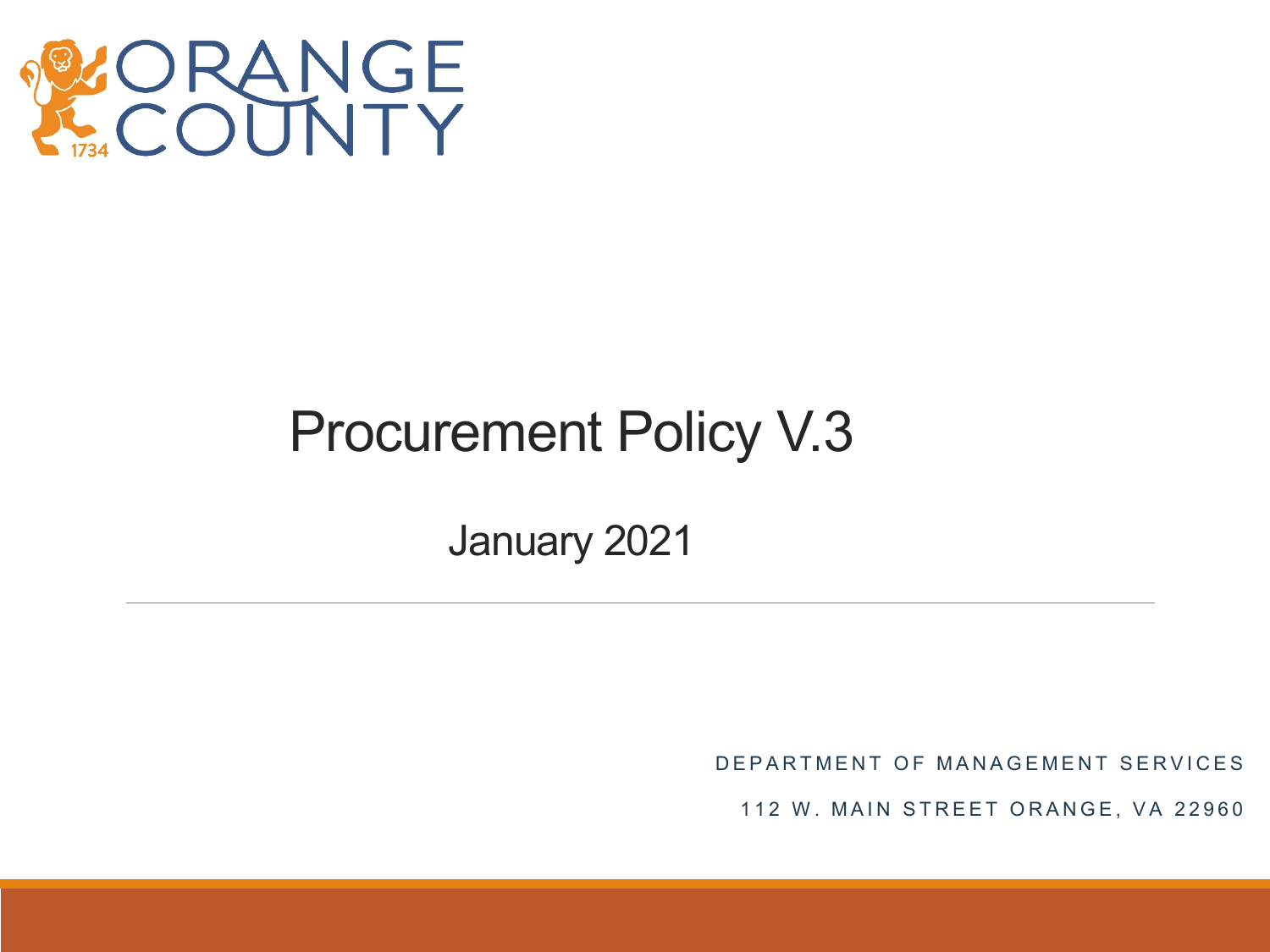

#### Procurement Mission

- •To provide efficient and effective procurement services to internal and external customers.
- •To obtain high quality goods and services at reasonable costs, in accordance with the Virginia Public Procurement Act (VPPA).
- •Public procurement embraces a fundamental obligation to the general public to ensure that procurements are accomplished in accordance with the intent of the law.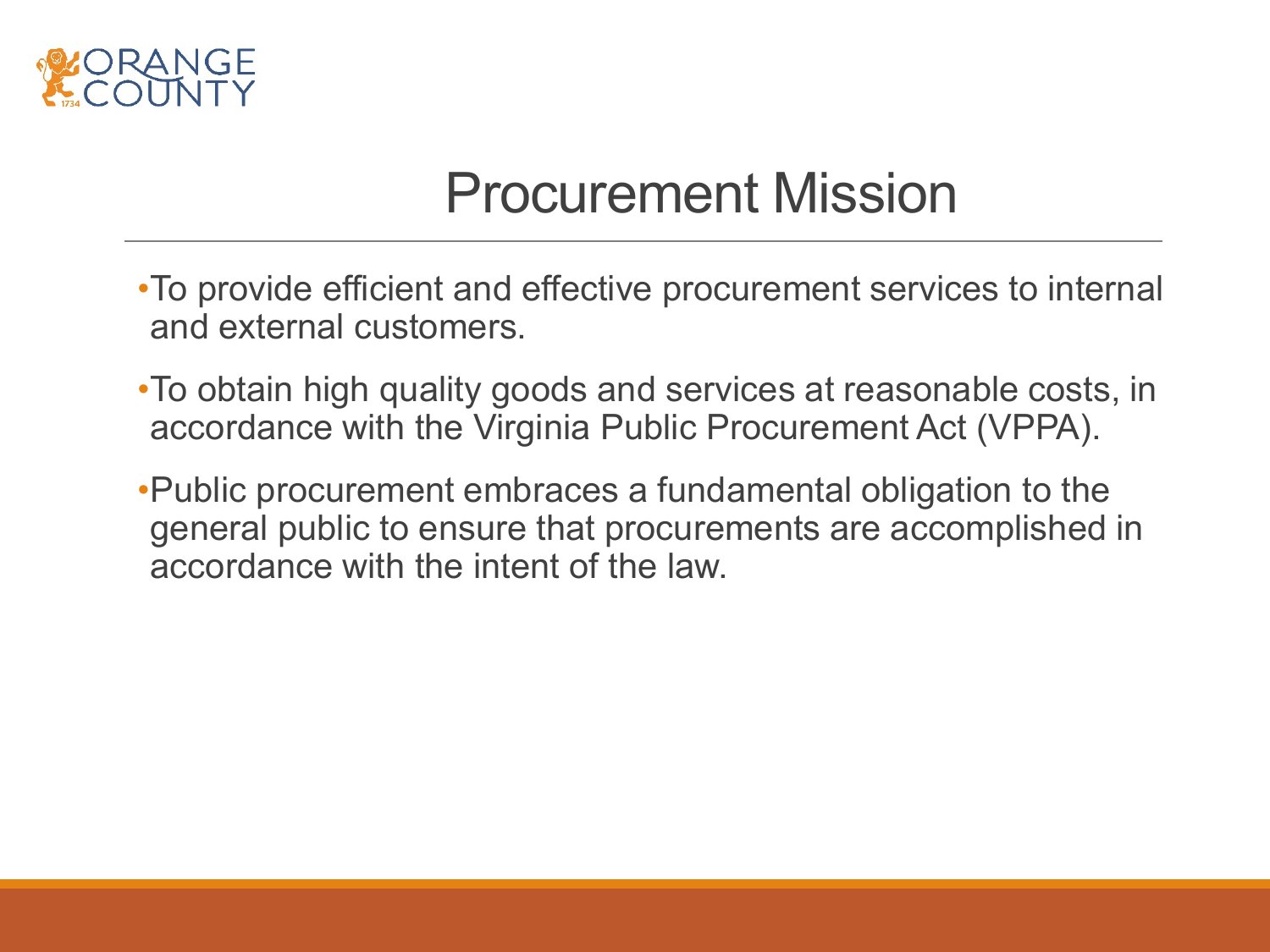

Orange County intends to secure the best quality and price for products and services; to protect the assets and funds of the organization; and to maintain *above-board* relations with all suppliers within the procurement laws and business ethics as dictated by federal, state, and local governments.

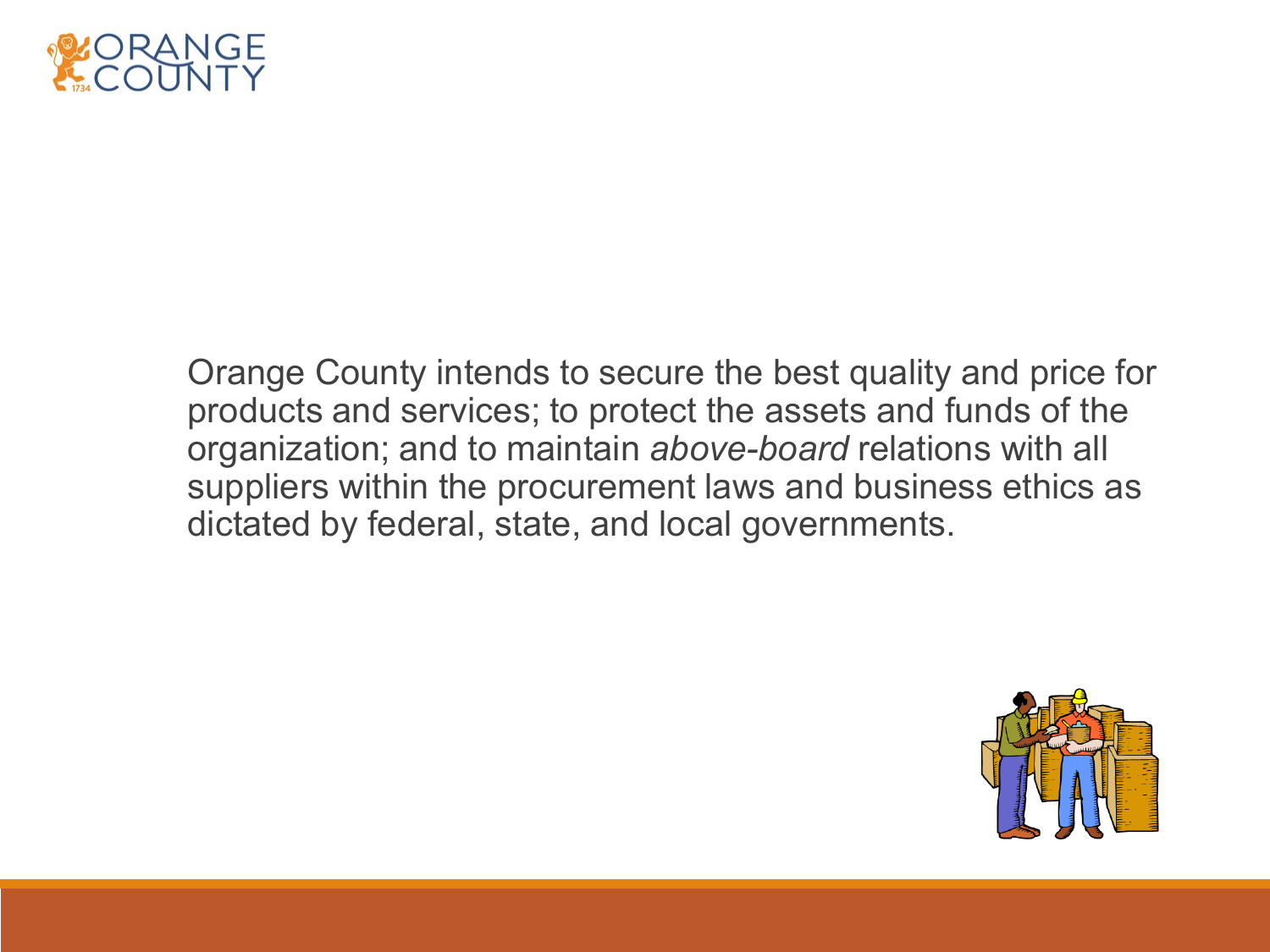

- •The Procurement Policy applies to all purchases of good or services through contracts, agreements, quotes, or purchase orders by Orange County. Competition should be sought to the maximum feasible degree in every situation.
- •Departments are encouraged to work closely with the Department of Management Services when sourcing goods and services.
- •The Procurement Coordinator shall assist department's in obtaining the necessary bids, quotes, proposals, and contract documents.
- •Departments should provide the Procurement Coordinator with any penitent information that will assist in the procurement, including acceptable technical specifications.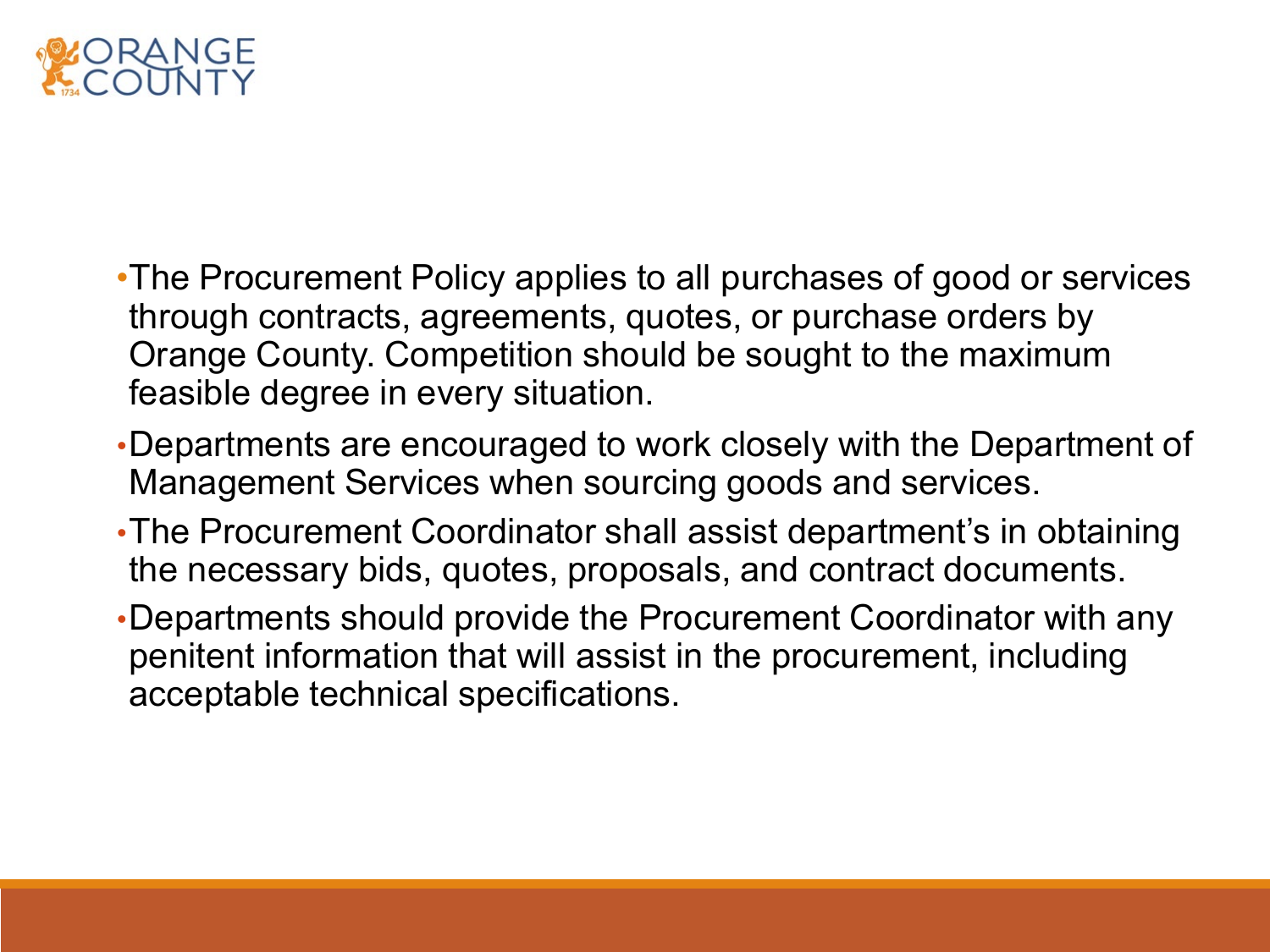

### Sufficient Funds & Purchase Value

- •No order for supplies, materials, equipment, or services for any department or agency shall be awarded until the Management Services or Finance Department have verified that the unencumbered balance is sufficient to defray the cost of the order.
- •The value of a purchase is defined as the total possible amount permitted under the contract. For example, if a contract is for one (1) year at \$30,000 with four (4) possible one (1) year renewals priced at \$10,000 a year, the overall purchase amount for purposes of the procurement policy would be valued at \$70,000.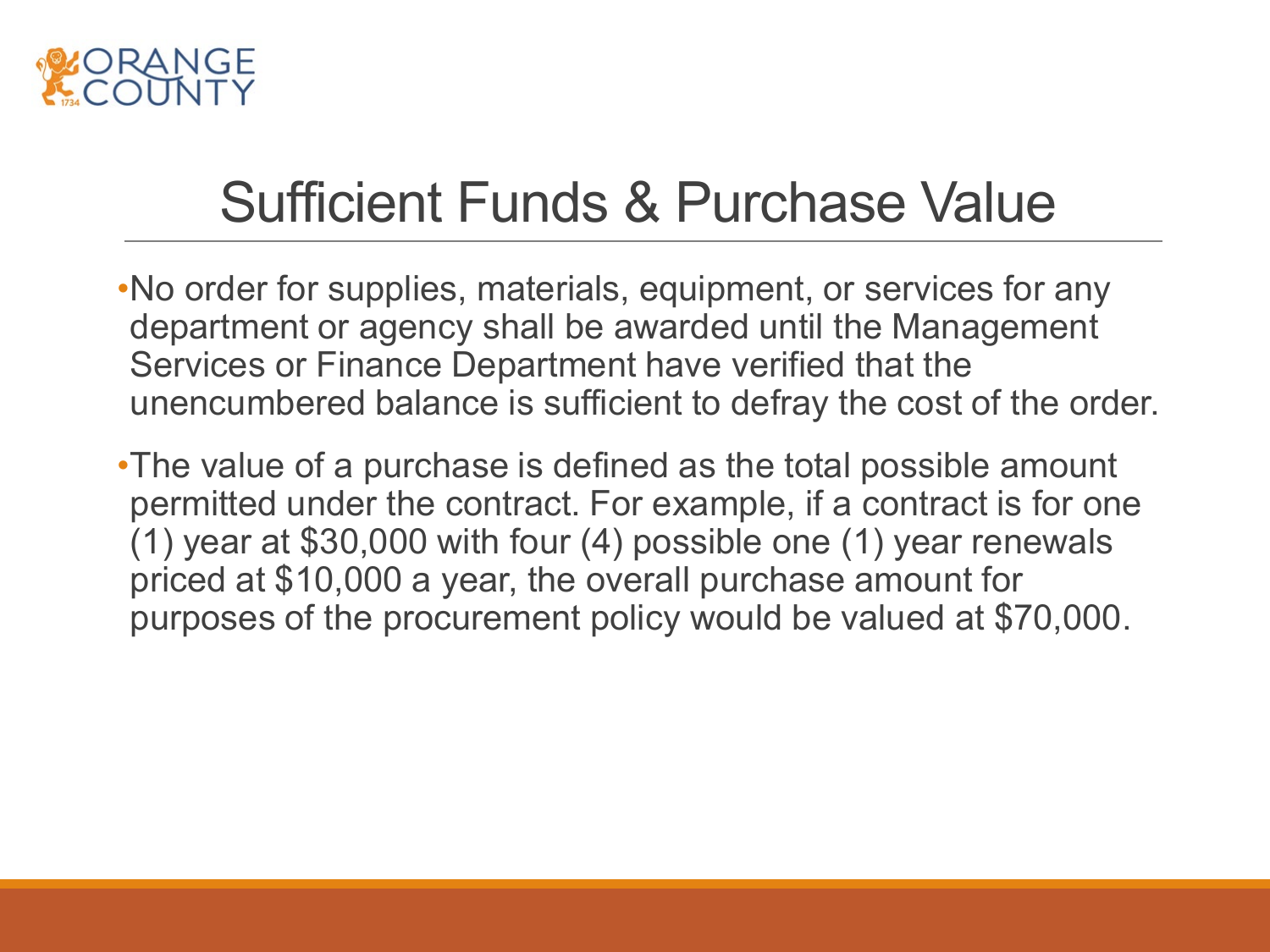

### Employees & Procurement

Every employee involved in *any part of the procurement process* must recognize that there are obligations, responsibilities, and liabilities outlined in the procurement policy that can affect their job and personal life.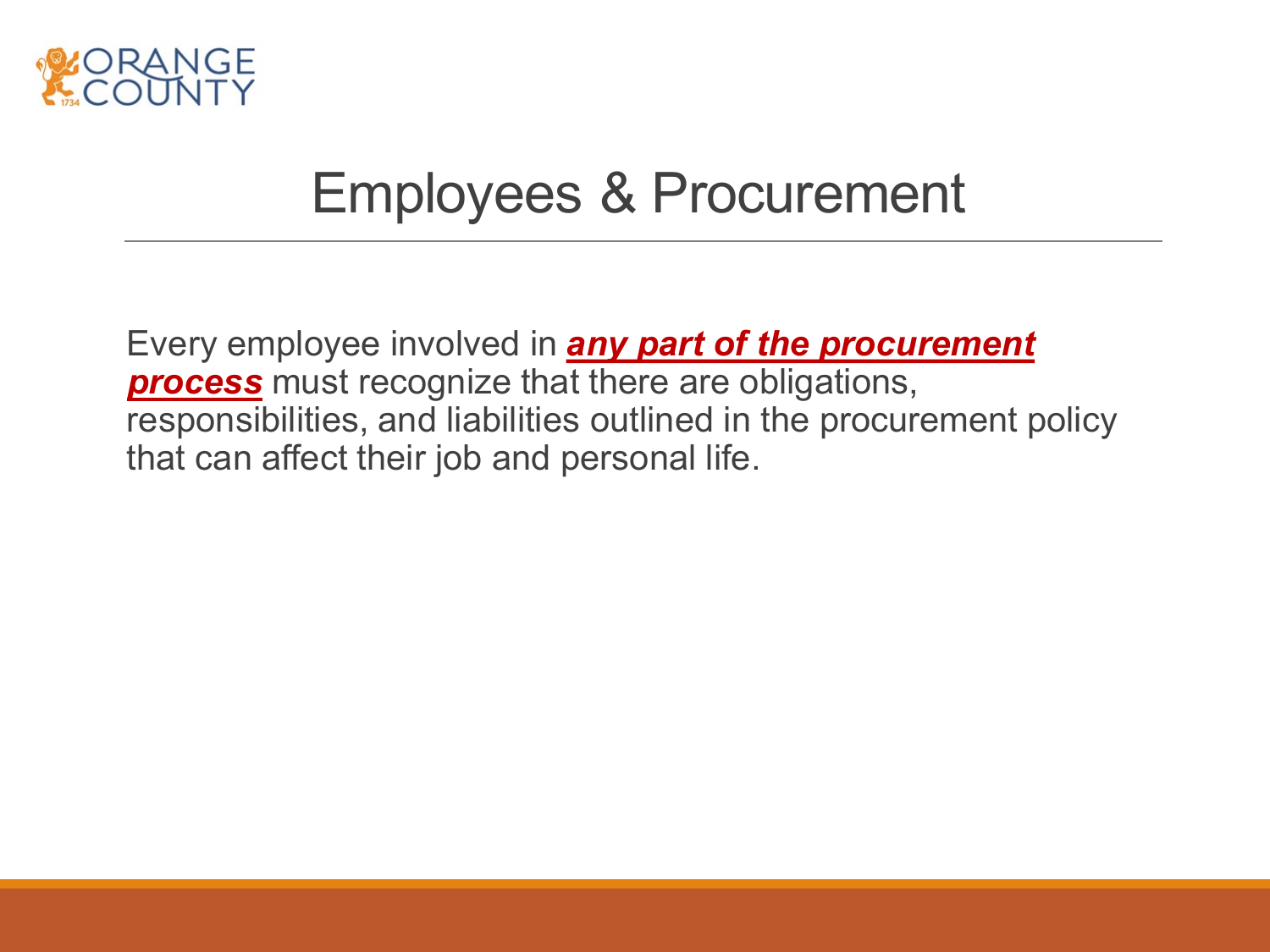

## Purchasing Agent Approval

- •The Procurement Policy allows the Purchasing Agent, to delegate procurement authority upon the approval of the Board of Supervisors.
- •No employee is authorized to make an award or issue an order to a vendor without the approval of the Purchasing Agent unless otherwise provided for in writing.
- •Purchase Orders and contracts are the most commonly used form of approval provided by the Purchasing Agent.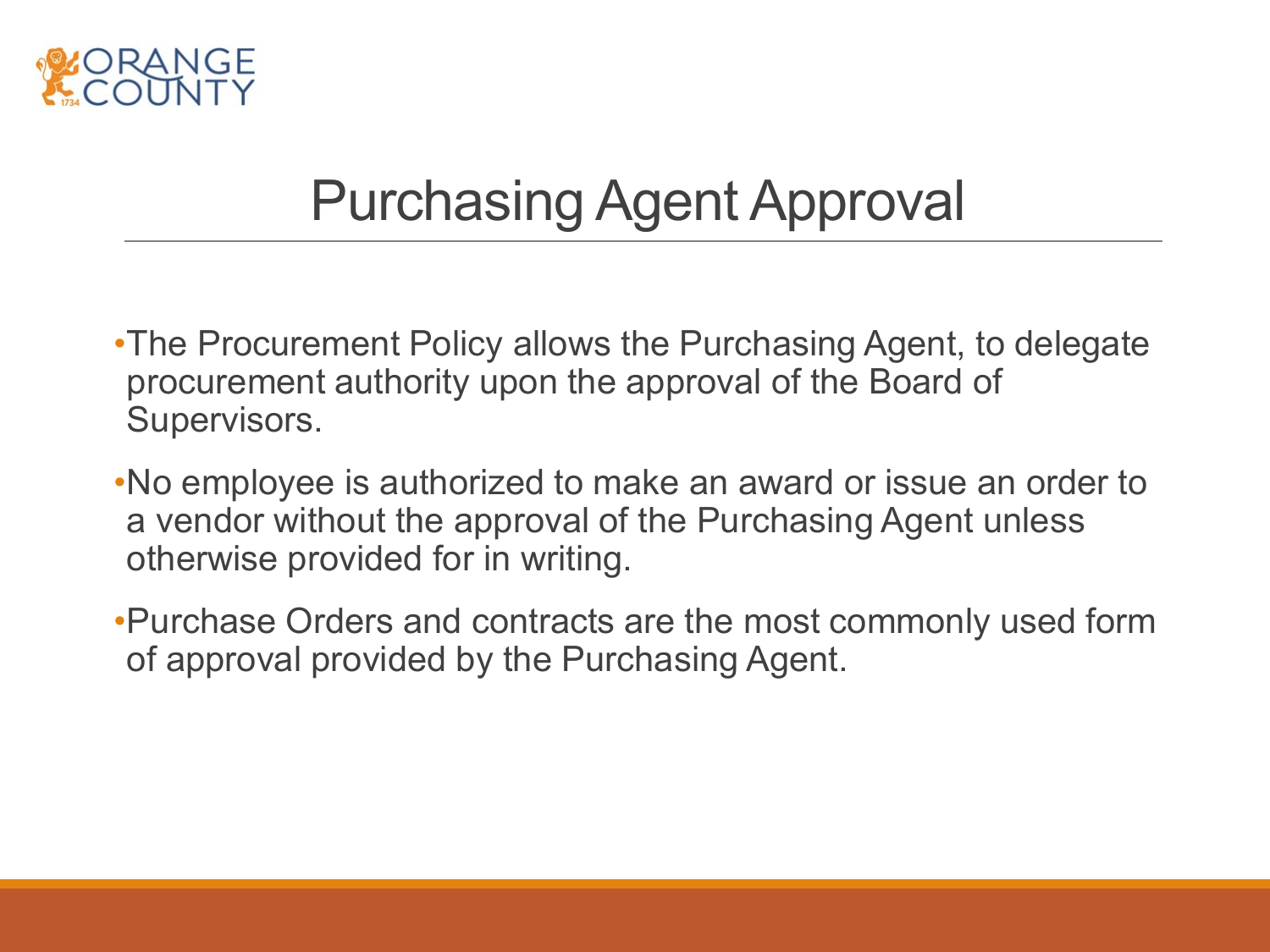

### Small Purchase Procedures

- All purchases valued under \$10,000 should be procured for best value and price.
- All purchases valued at \$10,000 and greater require a Purchase Order.
	- A Purchase Order authorizes the purchase of goods or services. It is often the only contract document between the vendor and the County and must be carefully worded and accurately prepared to reduce errors and eliminate misunderstanding by both the County personnel and the vendor.
- Purchases valued from \$10,000-\$99,999 require a minimum of three (3) quotes.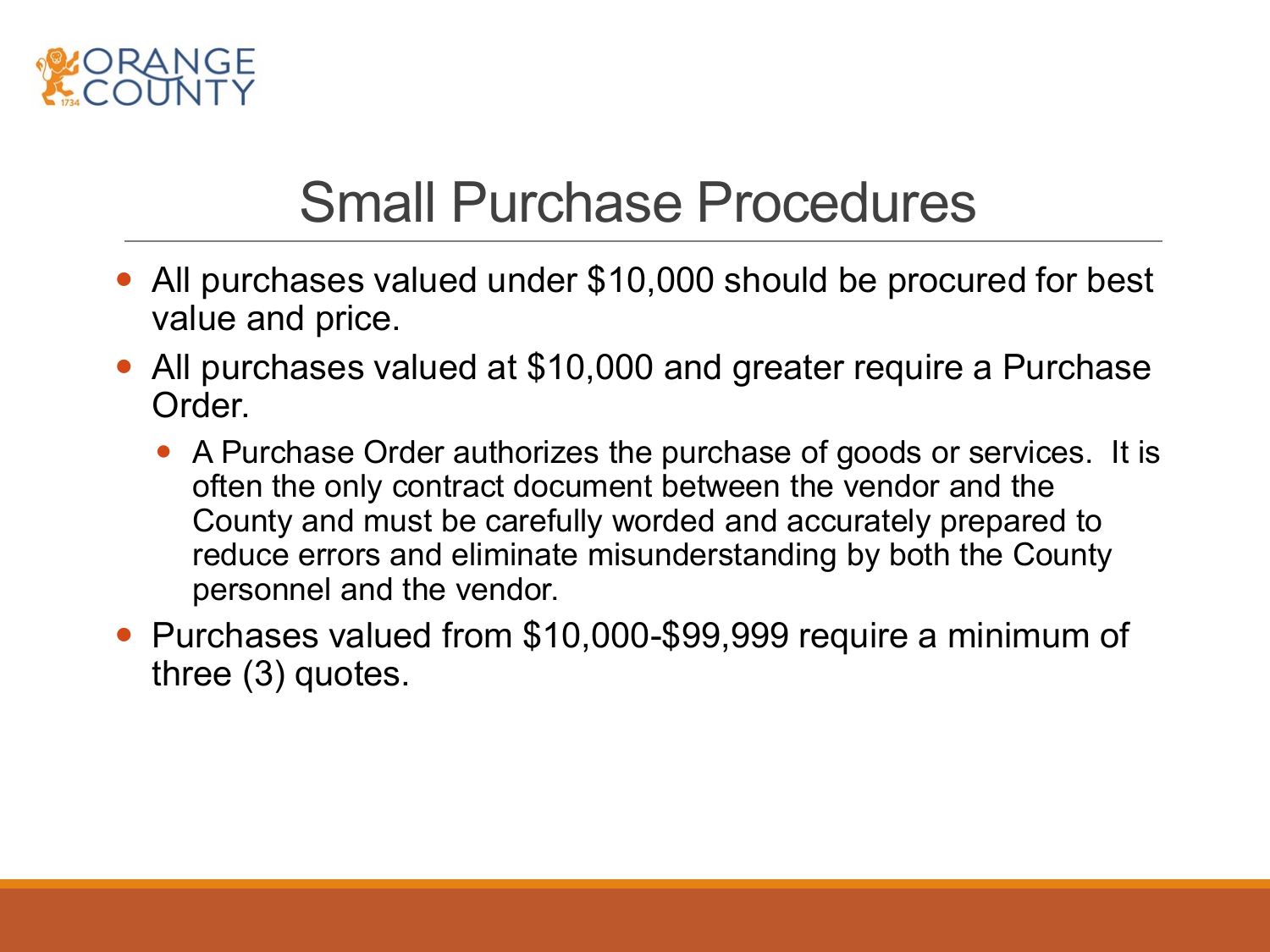

## Large Purchase Procedures

- •Formal solicitation procedures will be utilized for all professional service purchases of \$80,000 or greater and any other good or services of \$100,000 or greater.
	- Professional Service is work performed by an independent contractor within the scope of the practice of accounting, actuarial services, architecture, land surveying, landscape architecture, law, dentistry, medicine, optometry, pharmacy or professional engineering.
- •The Board of Supervisors shall approve professional services valued at \$80,000 or greater and all other goods and services valued at \$100,000 or greater.

•The value of a purchase is defined as the total possible amount permitted under the contract. For example, if a contract is for one (1) year at \$30,000 with four (4) possible one (1) year renewals priced at \$10,000 a year, the overall purchase amount for purposes of the procurement policy would be valued at \$70,000.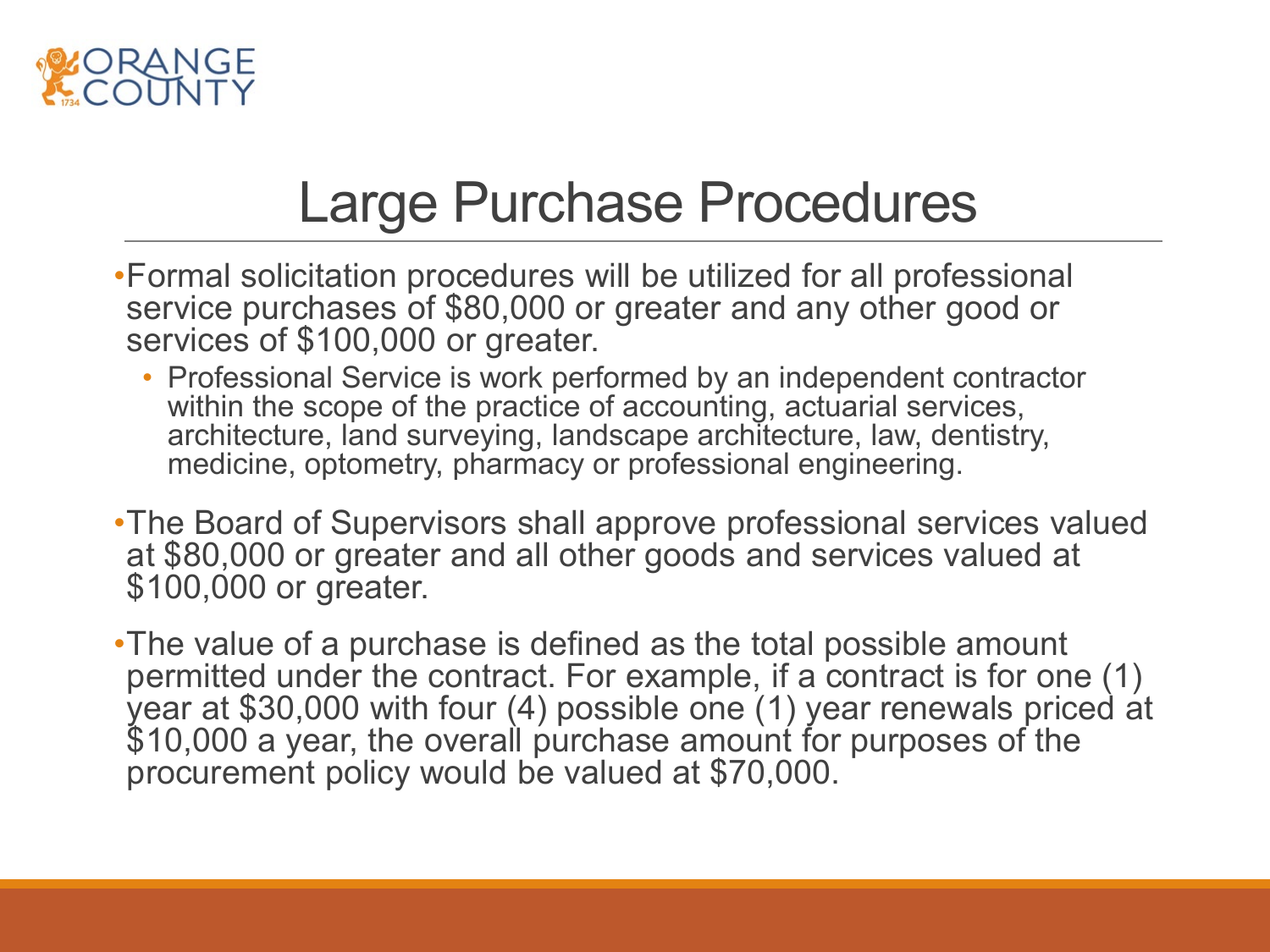

| <b>Purchase Limit</b>        | <b>Required Actions</b>                                                                                          |
|------------------------------|------------------------------------------------------------------------------------------------------------------|
| \$0-\$9,999                  | No Purchase Order Necessary, Seek<br><b>Best Price and Value</b>                                                 |
| \$10,000-\$99,000*           | 3 Written Quotes, Purchase Order                                                                                 |
| *\$80,000+                   | Board Approval, Purchase Order, &<br><b>Formal Solicitations for Professional</b><br>Services (and/or as needed) |
| \$100,000+                   | Formal Solicitations, Board Approval,<br>& Purchase Order for Goods and<br><b>Services</b>                       |
| <b>Sole Source</b>           | <b>Follow Sole Source Procedures</b>                                                                             |
| <b>Emergency Procurement</b> | <b>Follow Emergency Procurement</b><br>Procedures. Purchases valued at<br>\$100,000+ require Board notice        |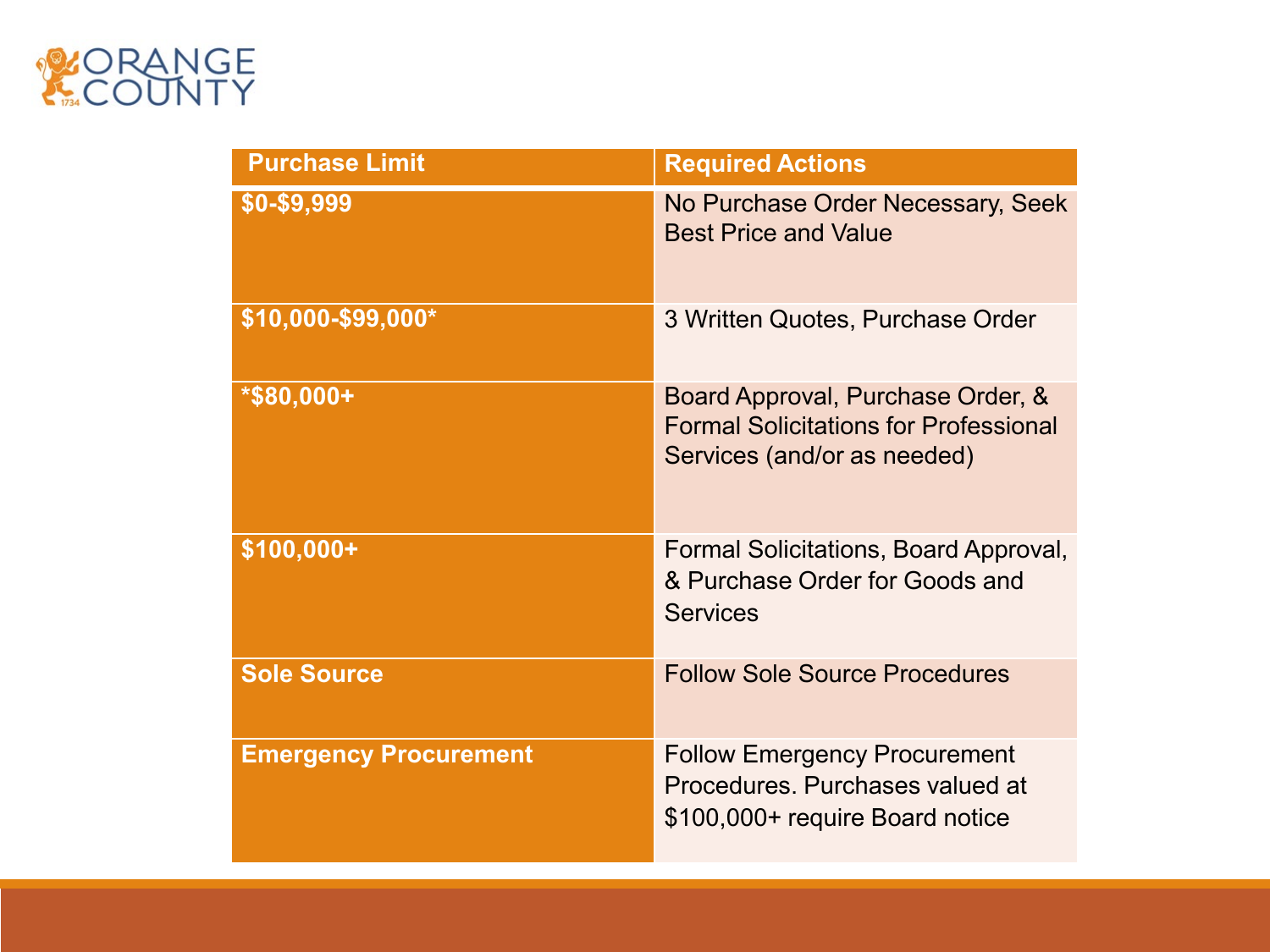

#### Sole Source Purchases

- •Upon a determination in writing that there is only one (1) source practicably available, a contract may be negotiated to that source without competitive sealed bidding or competitive negotiations.
- •Only the County Attorney and Purchasing Agent can determine if a sole source determination is appropriate.
- •A public notice shall be posted for purchases valued at \$50,000 or greater in a designated public area on the day the public body awards or announces its decision to award the contract whichever occurs first.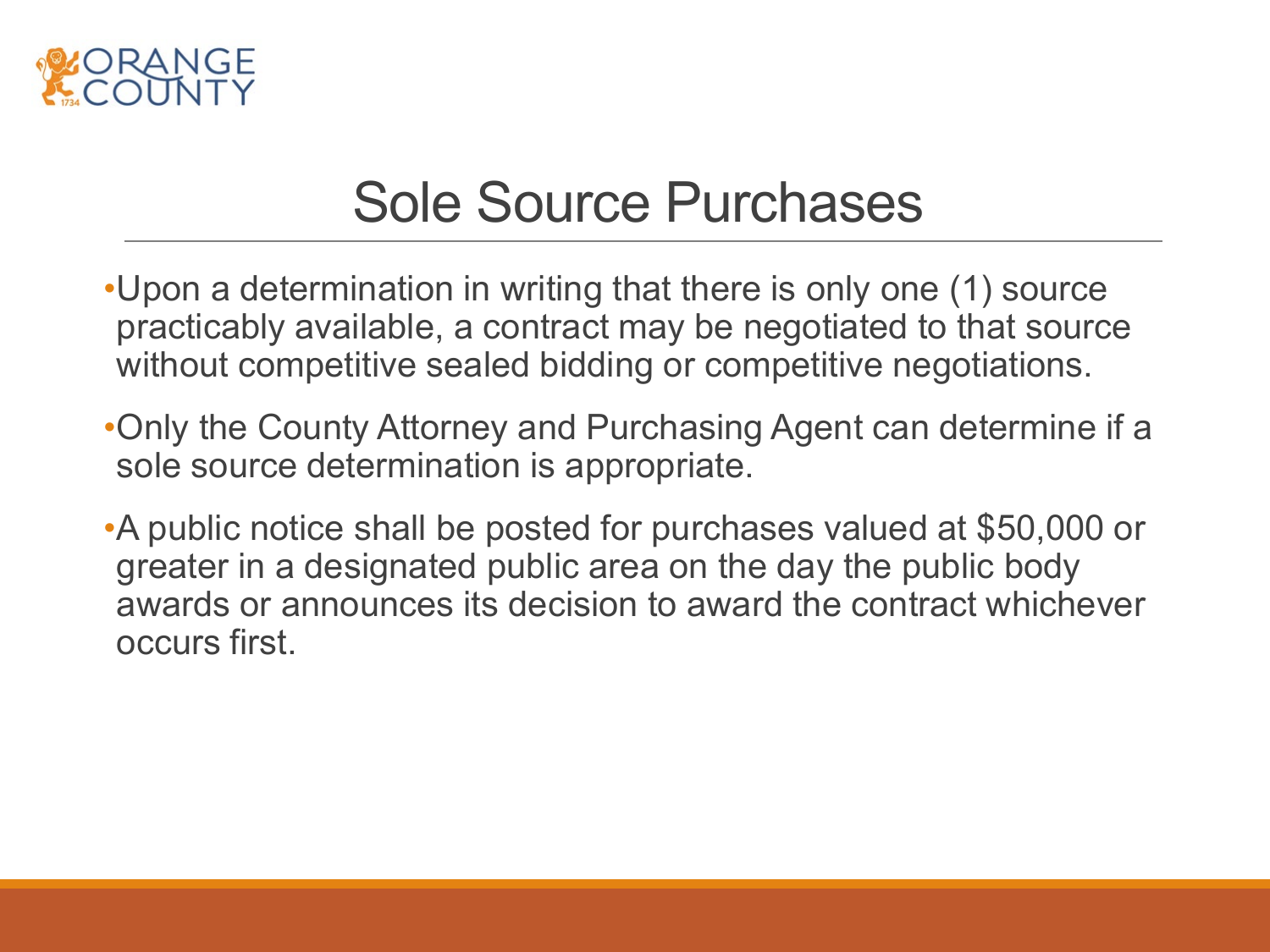

# Emergency Procurements

- •During an emergency, a Purchase Order or contract may be awarded by the Purchasing Agent without competitive bidding or competitive negotiation. However, it **shall** be made with as much competition as practicable.
- •A written justification establishing the basis for the emergency and for the selection of the chosen vendor must be submitted by the department to the Procurement Coordinator prior to the purchase.
- •For purchases with a total cost of \$50,000 or greater a written notice stating that the purchase is being awarded or has been awarded on an emergency basis shall be publicly posted for ten (10) calendar days.
- •The Purchasing Agent shall notify the relevant Board or Authority of all emergency procurements valued at \$100,000 or greater.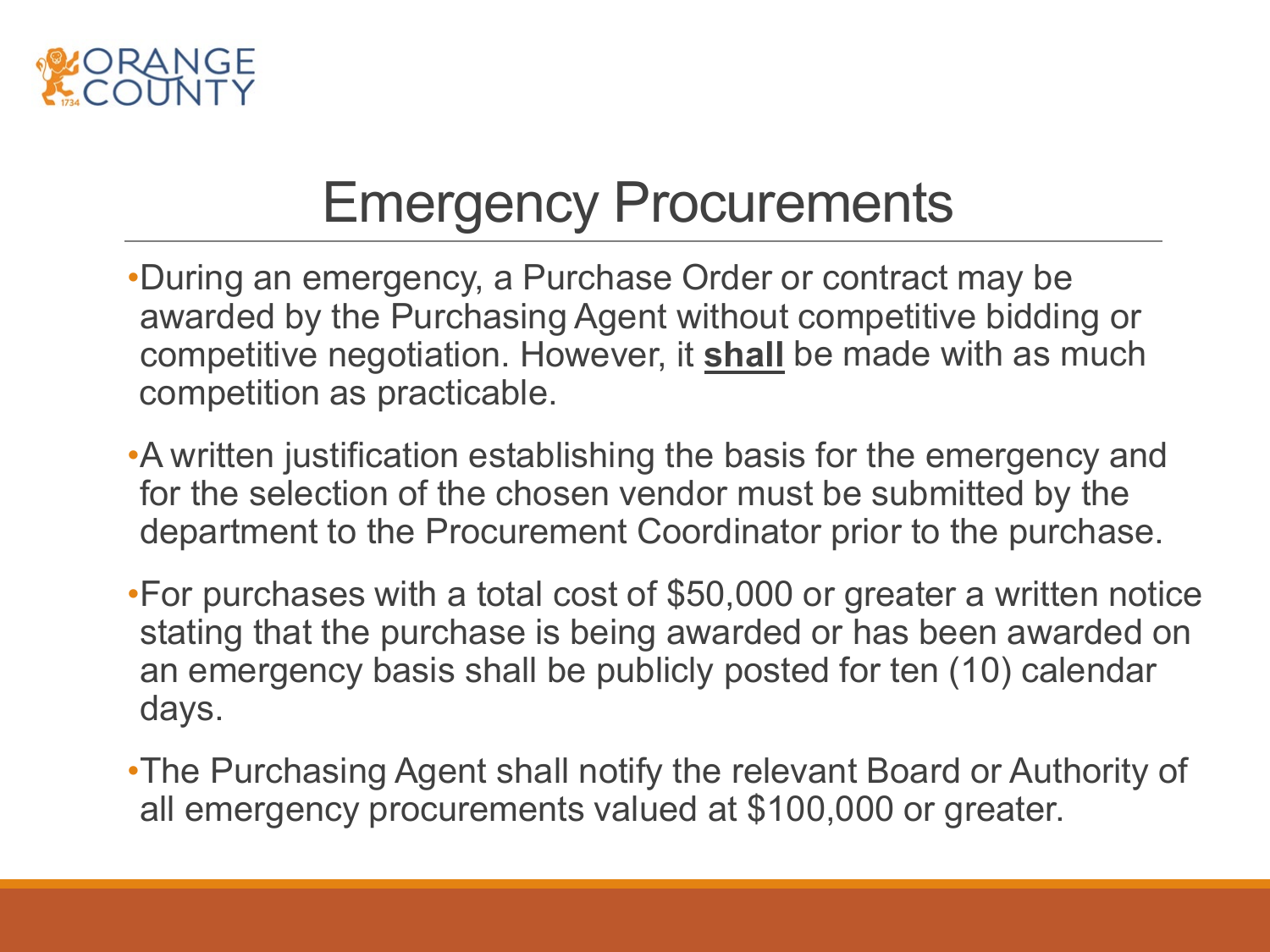